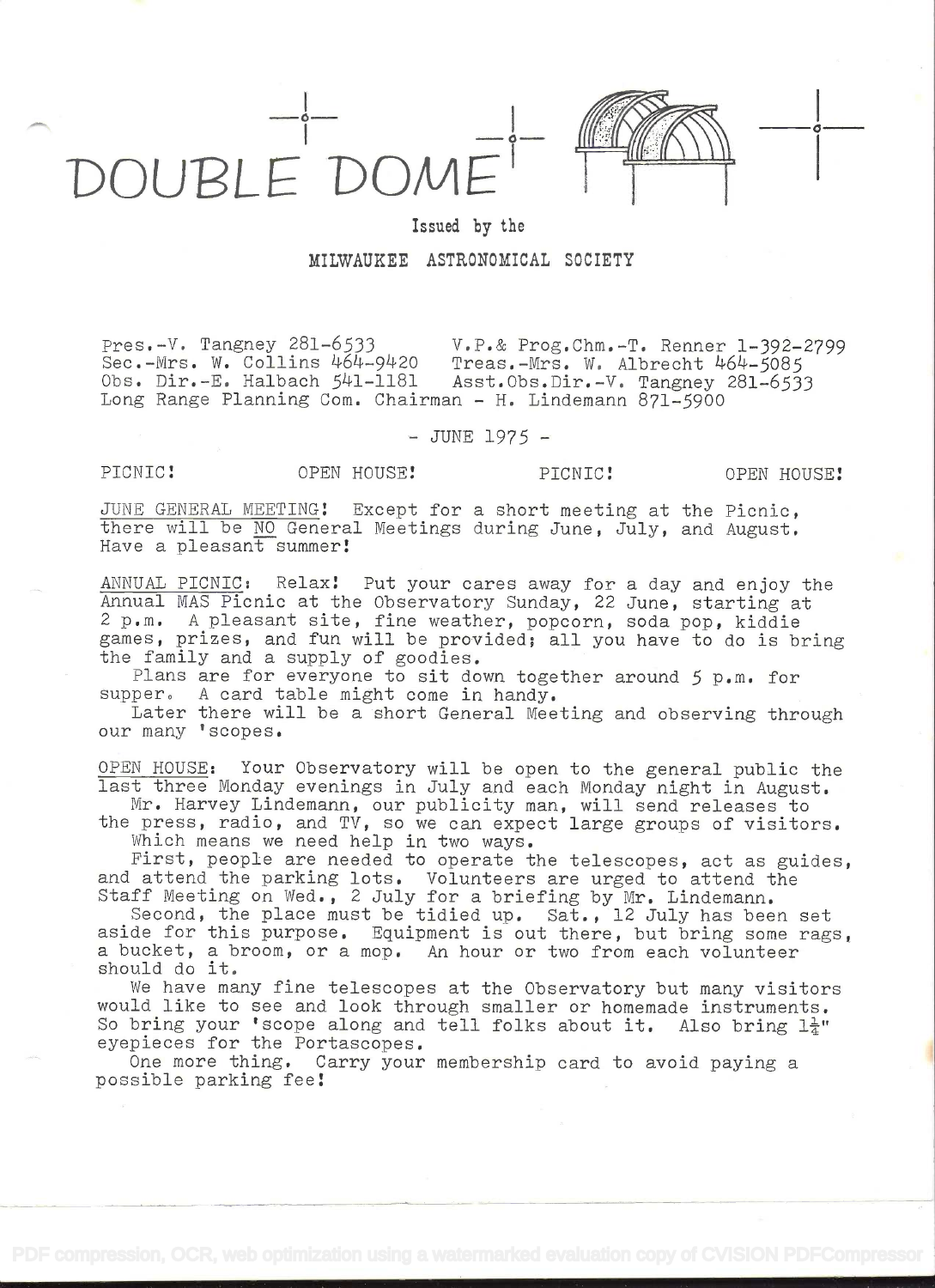ELECTION RESULTS: Board of Director vacancies left by Terrence Ross, James Toeller, and Dr. George Wagner were filled by<br>William Collins. Christopher Hesseltine. and Ray Zit. Incumbent William Collins, Christopher Hesseltine, and Ray Zit. Thomas Renner was re-elected to another three year term.

The Board later convened to elect your MAS officers for the forthcoming year; Virgil Tangney, President, Thomas Renner, Vice President and Program Chairman, Mrs. William Collins, Secretary, and Mrs. William Albrecht, Treasurer.

All of the above are dedicated, dependable people, who will make every effort to keep the society running smoothly.

DUES: Your dues needn't be paid until Sept., but Treasurer Ann Albrecht will be happy to collect them now. Individual General Memberships are \$20, Family Plans are \$20 plus \$1 for each extra member, Non-Residents, \$15, Juniors under 16 as of 1 Sept.,  $$12.50$ , and Founder Members,  $$7.50$ .

Send your payment to Mrs. Ann Albrecht, 5648 N. 34 St., Milwaukee, Wis.  $53209$  (464-5085).

NEW MEMBERS: The society is pleased to welcome two new members! Me e t

MRS. JANET SMITH AND JEANNA, 8304 W. Denver Av., Milw. - Planets MR. LAWRENCE KRESSE, 1520 D. Big Bend Rd., Waukesha - General astronomy.

MEETINGS: The STAFF Meetings will be held on the first Wednesday, of July, August, and September, at 7 p.m. at the Observatory. The 25" TELESCOPE Meetings will continue each Monday evening at Director Ed. Halbach's home at 2971 S. 52 St.  $(541-1181)$  at 7 p.m. Call first to check for cancellations.<br>Find out what's going on! Attend!

Find out what's going on!

NO MORE DOUBLE DOMES until September, when it will be back to inform you of what's doing in your society.

A REMINDER! Keys can be rented for  $$1$  to allow use of the grounds, turn off the night-light, and turn on power for your equipment. Call Paul Mum, 464-1539.

ADDRESS CHANGE: If you change your address, please notify the Sky and Telescope per instructions on the first page of the magazine.

METEOR SHOWERS! Delta Aquarids, max. 30 July, 38/hr peak; Perseids, max. 11-13 Aug., 65/hr peak (comet 1862 III). Best viewing after midnight.

FOR SALE: 6" reflecting telescope. Call Donald Burmeister, 387 S. 68 st., 541-1599 before 10 a.m. or after 6 p.m.

BOARD MEETING: The Board will meet the fourth Friday of July and August at 7 p.m. at the Observatory. Directors present at the Picnic will meet during the General Meeting after the evening meal.